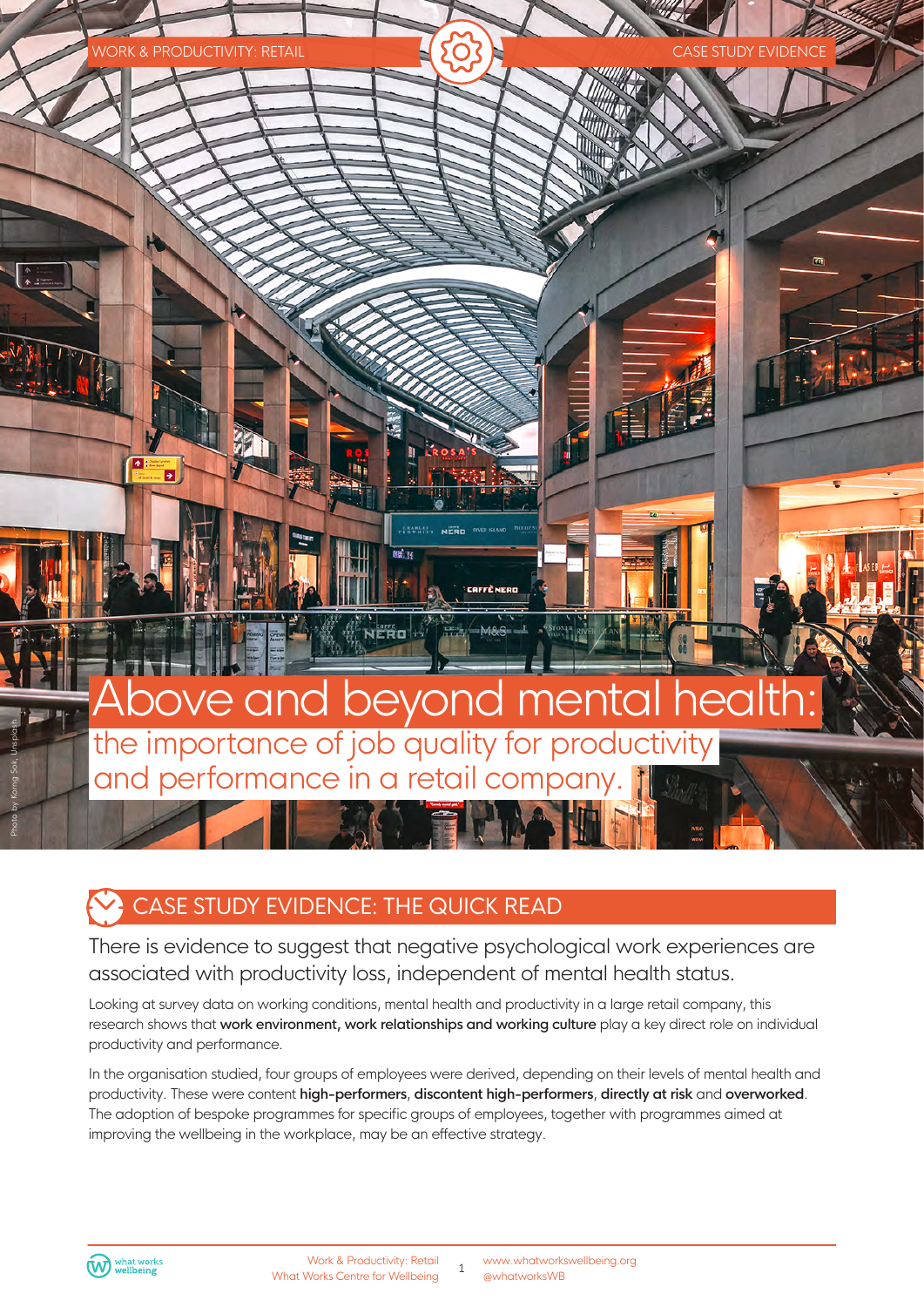## MEASUREMENT AND OUTCOMES

#### Employee productivity loss was defined as:

- Absenteeism (missing work), and
- Presenteeism (working whilst impaired)

It was measured using the Work Productivity and Activity Impairment (WPAI) [tool](www.reillyassociates.net/wpai_general.html), a composite measure including:

- Hours actually worked
- Hours missed from work due to health problems
- Degree of impairment when working

Results are expressed as a percentage of hours lost in the prior week where 0% represents no productivity loss and 100% represents complete productivity loss.

Mental ill-health was defined in line with mental distress or poor mental health. It was measured using the si[x-question Kessler scale](https://www.midss.org/content/k-6-distress-scale-self-administered/) which asks how respondents felt in the last 30 days. It measures if participants feel:

- Nervous
- Hopeless
- Restless or fidgety
- That everything was an effort
- So depressed that nothing could cheer you up
- Worthless

Responses are added giving an overall score of 0 to 24, with a higher score representing higher levels of psychological distress.

Job quality (psychological work factors) were measured through responses to individual statements (to what extent do you agree with statements in a fiv[e-point Likert scale](https://ppcexpo.com/blog/5-point-likert-scale-analysis)), including:

- At work, I receive the respect I deserve from my colleagues
- Relationships at work are strained
- I have a choice in deciding what I do at work
- Staff are always consulted about change at work
- I am subject to bullying at work
- I have unrealistic time pressures
- My line manager cares about my health and wellbeing
- My organisation supports me to manage stress at work
- My organisation supports me when I am unwell
- I am enthusiastic about my job
- Discrimination exists in my workplace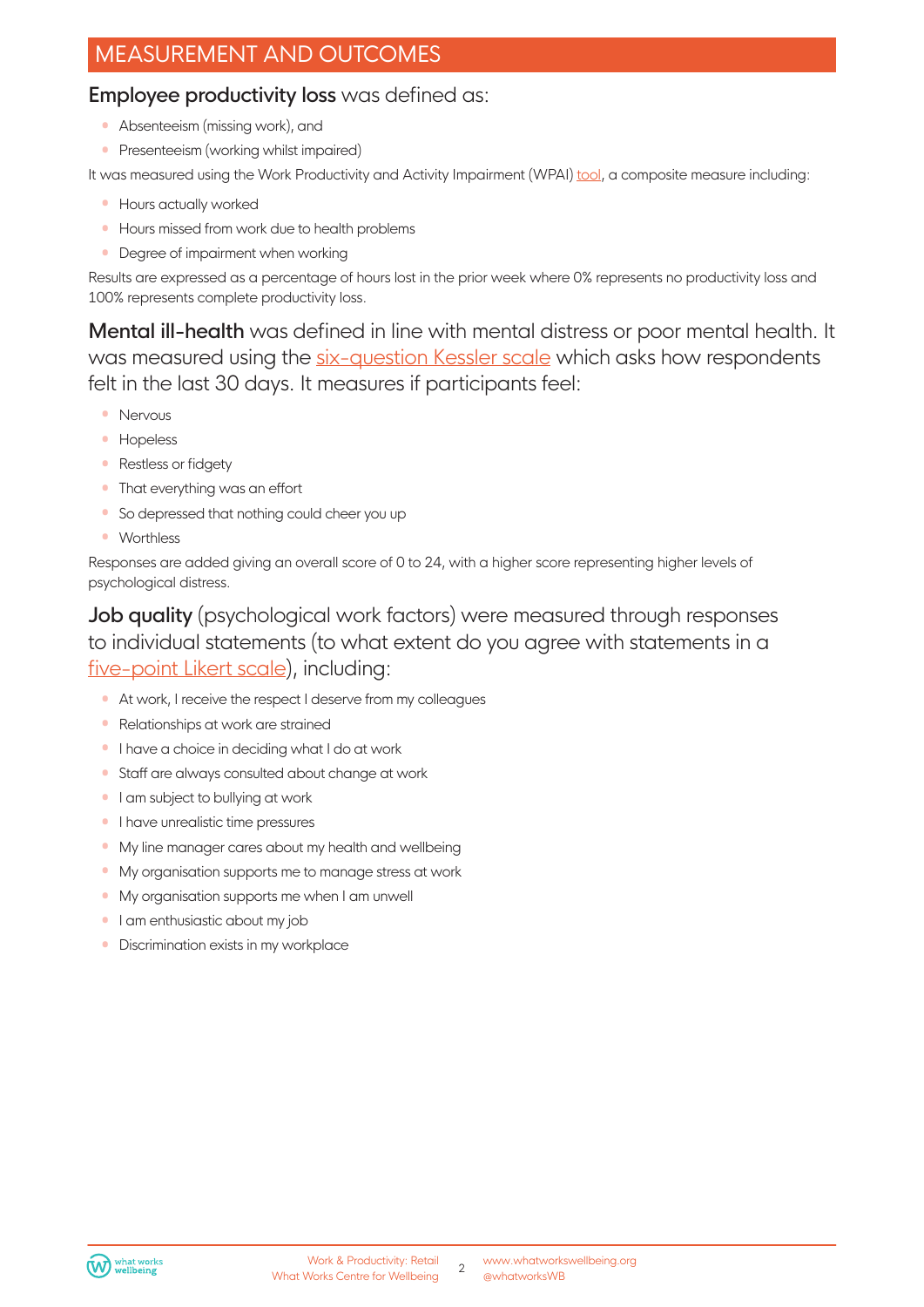## THE CASE

We looked at the responses provided by one retail organisation that participated in the 2018 and 2019 waves of Britain's Healthiest Workplace Survey. Jobs at this organisation varied from manual labour and customer-facing roles to office, desk-based work. Two thirds of respondents were female, and two thirds reported an annual income below £40,000. Over 70% reported no serious health conditions. We cannot be confident of how representative this case is of the sector.

[Case study evidence](https://whatworkswellbeing.org/resources/guide-to-effective-case-studies/) is an important source of learning about how the different job quality aspects work in realworld settings. They can be used alongside other research to learn more about both what works, how, and why different actions make a difference to wellbeing and productivity.

## WHAT WE FOUND



#### Figure 1. Association between poor job quality, productivity loss and poor mental health.

Part of the association between poor job quality and loss of productivity is independent of the impact on mental health. When examining the association between productivity and each job quality aspect individually, we observed that all job quality factors were significantly related to the likelihood of productivity loss. The current knowledge base suggests that it is by impacting on mental health that job quality affects productivity so that the impact of job quality on productivity is an indirect connection.

We looked at whether job quality can have a direct effect on productivity loss rather than just through their impact on our mental health. We did this by accounting for levels of mental health and related possible influences such as general health and lifestyle.

We found that mental health continues to be the most important factor related to productivity.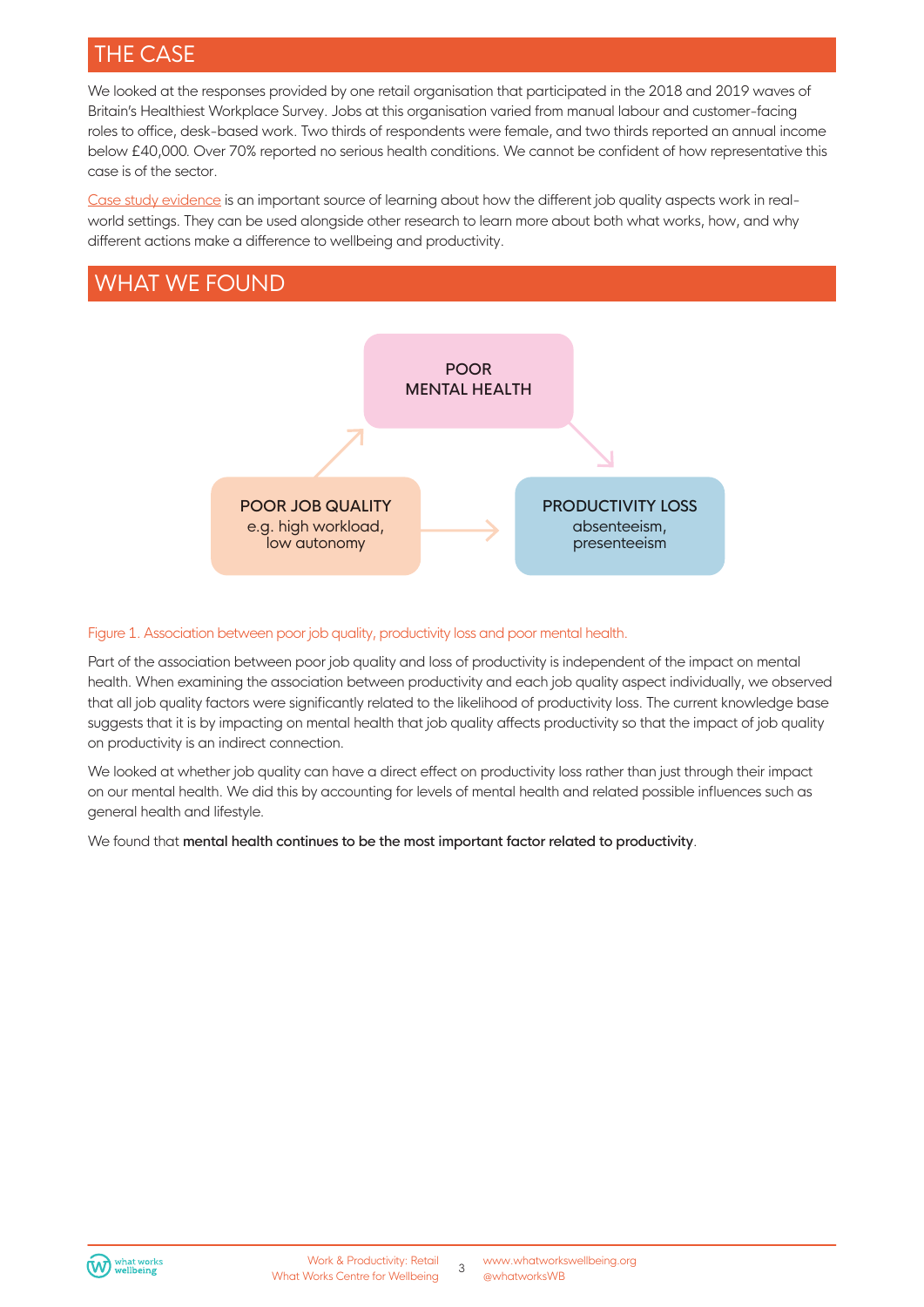Findings also suggest that some psychological aspects of job quality have a direct association with productivity loss separately from their impact on mental health. They are:

- **•** Enthusiasm at work
- Discrimination at work
- Bullying at work
- **•** Frequent unrealistic time pressures
- Decision power measured by consultation about changes

The size of these associations is represented here in Figure 2.



Figure 2. Effect sizes of the association between productivity loss and mental health and psychosocial work factors. Grey bars represent non-significant associations at 95% confidence level.

These associations do not imply causality, but they were controlled by the following socio-demographic factors:

- Age
- Annual income
- Highest level of education
- Marital status
- Ethnicity
- Region
- Serious health conditions
- Body mass index
- Physical activity

## A typology of retail employees

The sample of respondents was grouped into four clusters depending on their scores on mental health and productivity based on good/bad mental health and high/low productivity.

We know the effect of mental health on productivity so we expected to find many people in two of the clusters content high performers 39% and directly at risk 29%.

Clusters 2 and 3 – overworked 19% and discontent high performers 13% – represent more paradoxical cases. We expect that part of the productivity levels are explained not only by employees' mental health but also by different health and lifestyle behaviours and the characteristics of their job.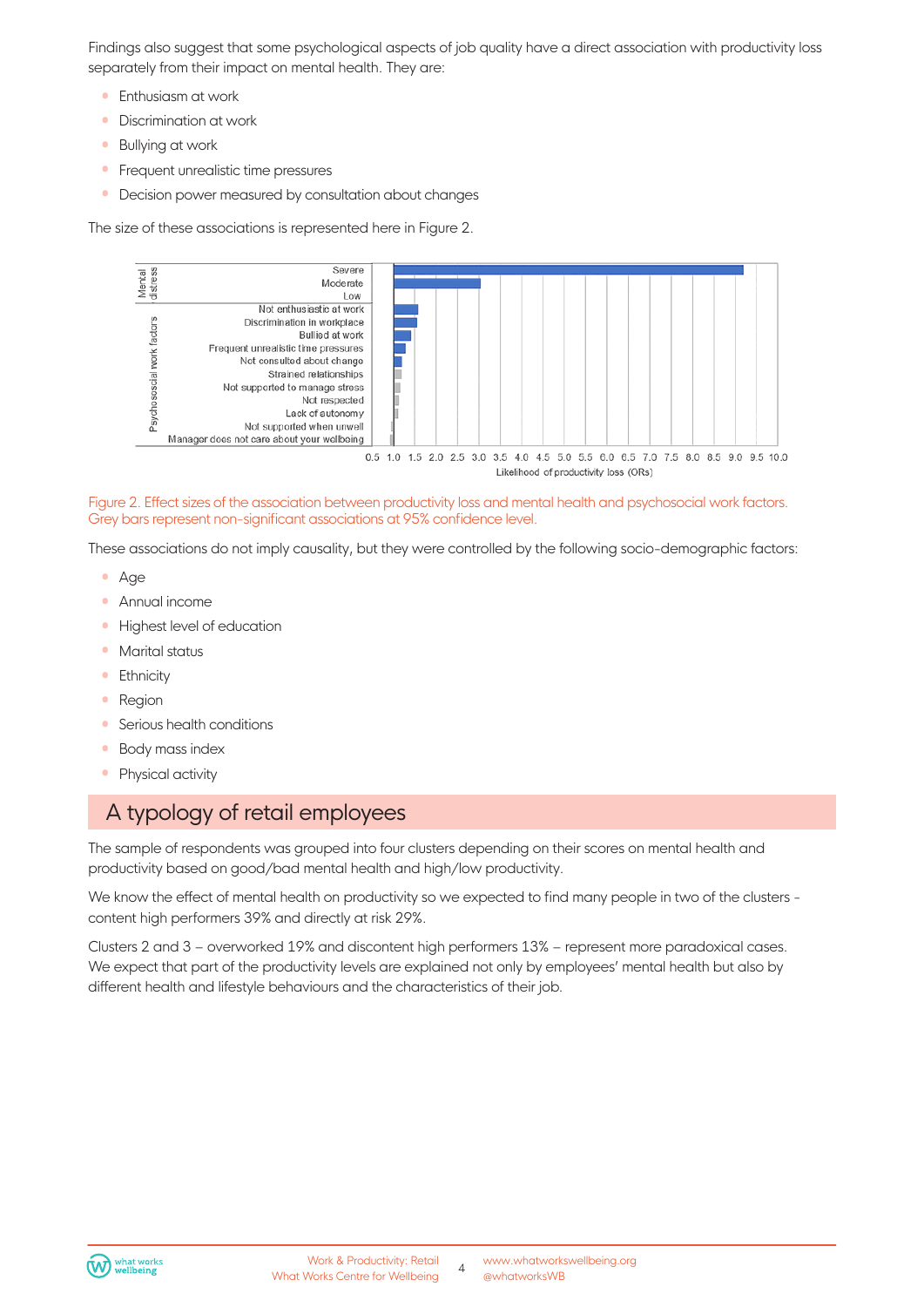# PSYCHOSOCIAL WORK FACTORS AND PRODUCTIVITY

|                                                                            | <b>LOW PRODUCTIVITY</b><br>Avg productivity loss: 24% - 38%                                                                                                                                                                                                                                                                                                                                                                                                                                                               | <b>HIGH PRODUCTIVITY</b><br>Avg productivity loss: 0%                                                                                                                                                                                                                                                                                                                                                                                             |
|----------------------------------------------------------------------------|---------------------------------------------------------------------------------------------------------------------------------------------------------------------------------------------------------------------------------------------------------------------------------------------------------------------------------------------------------------------------------------------------------------------------------------------------------------------------------------------------------------------------|---------------------------------------------------------------------------------------------------------------------------------------------------------------------------------------------------------------------------------------------------------------------------------------------------------------------------------------------------------------------------------------------------------------------------------------------------|
|                                                                            | <b>OVERWORKED</b><br>(19% of sample)                                                                                                                                                                                                                                                                                                                                                                                                                                                                                      | <b>CONTENT HIGH-PERFORMERS</b><br>(39% of sample)                                                                                                                                                                                                                                                                                                                                                                                                 |
| GOOD<br><b>MENTAL</b><br><b>HEALTH</b><br>Avg score<br>$2.3 - 3.2$         | <b>MORE</b> likely to<br>Be enthusiastic about work<br>$\bullet$<br>Be consulted about changes<br>$\bullet$<br>Have a choice in deciding what to do<br>Be respected by colleagues<br>Have a manager that cares about her<br>$\bullet$<br>wellbeing<br>Receive support when stressed or unwell<br>$\bullet$<br>Be under unrealistic time pressures<br>$\bullet$<br><b>LESS likely to</b><br>• Have strained relationships<br>No propensity for<br><b>Being bullied</b><br>$\bullet$<br><b>Experiencing discrimination</b>  | <b>MORE</b> likely to<br>• Be enthusiastic about work<br>Be consulted about changes<br>Have a choice in deciding what to do<br>Be respected by colleagues<br>Have a manager that cares about their<br>wellbeing<br>Receive support when stressed or unwell<br>$\bullet$<br>LESS likely to<br>Have strained relationships<br>Be under unrealistic time pressures<br><b>Be bullied</b><br>Experience discrimination in the<br>workplace             |
|                                                                            | <b>DIRECTLY AT RISK</b><br>(29% of sample)                                                                                                                                                                                                                                                                                                                                                                                                                                                                                | <b>DISCONTENT HIGH-PERFORMERS</b><br>(13% of sample)                                                                                                                                                                                                                                                                                                                                                                                              |
| <b>POOR</b><br><b>MENTAL</b><br><b>HEALTH</b><br>Avg score<br>$9.0 - 10.6$ | <b>LESS likely to</b><br>Be enthusiastic about work<br>Be consulted about changes<br>Have a choice in deciding what to do<br>$\bullet$<br>Be respected by colleagues<br>$\bullet$<br>Have a manager that cares about his<br>$\bullet$<br>wellbeing<br>• Receive support when stressed or unwell<br><b>MORE</b> likely to<br><b>Have strained relationships</b><br>$\bullet$<br>Be under unrealistic time pressures<br>$\bullet$<br><b>Be bullied</b><br>$\bullet$<br><b>Experience discrimination in the</b><br>workplace | LESS likely to<br>Be enthusiastic about work<br>Be consulted about changes<br>• Have a choice in deciding what to do<br>Be respected by colleagues<br>Have a manager that cares about staff<br>wellbeing<br>• Receive support when stressed or unwell<br>Experience discrimination in the<br>workplace<br><b>MORE</b> likely to<br>• Have strained relationships<br>• Be under unrealistic time pressures<br>No propensity for<br>• Being bullied |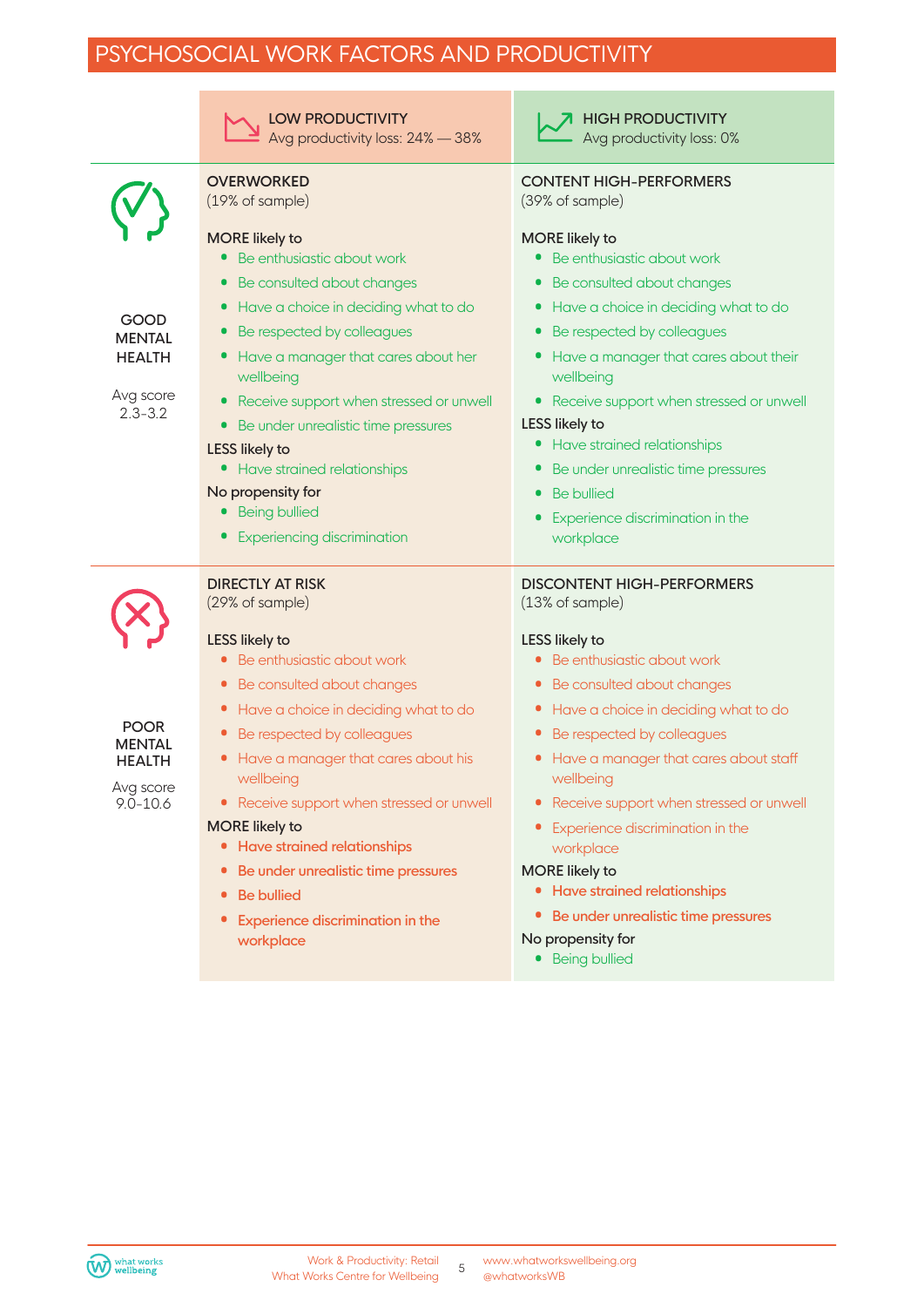## TYPICAL SOCIODEMOGRAPHIC CHARACTERISTICS

|                                                                            | <b>LOW PRODUCTIVITY</b><br>Avg productivity loss: 24% - 38%                                                                                                                                                                                                                                                 | <b>HIGH PRODUCTIVITY</b><br>Avg productivity loss: 0%                                                                                                                                                                                                                                                                                                                           |
|----------------------------------------------------------------------------|-------------------------------------------------------------------------------------------------------------------------------------------------------------------------------------------------------------------------------------------------------------------------------------------------------------|---------------------------------------------------------------------------------------------------------------------------------------------------------------------------------------------------------------------------------------------------------------------------------------------------------------------------------------------------------------------------------|
| GOOD<br><b>MENTAL</b><br><b>HEALTH</b><br>Avg score<br>$2.3 - 3.2$         | <b>OVERWORKED</b><br>(19% of sample)<br>Female<br>$\bullet$<br>Married<br>$\bullet$<br>Tertiary education<br>$\bullet$<br>Managerial role<br>$\bullet$<br>>£40K annual income<br>$\bullet$<br>Flexible work schedule<br>$\bullet$                                                                           | <b>CONTENT HIGH-PERFORMERS</b><br>(39% of sample)<br>Male<br>$\bullet$<br><b>Married</b><br>>40 years<br>$\bullet$<br>Managerial role<br>>£40K annual income<br>Flexible work schedule<br>$\bullet$                                                                                                                                                                             |
|                                                                            | Regular shifts<br>$\bullet$<br>Physically unhealthy<br>$\bullet$<br>Unhealthy lifestyle (though smokes less)                                                                                                                                                                                                | Regular shifts<br>$\bullet$<br>Physically healthy<br>Healthy lifestyle behaviours<br>(though drinks more)                                                                                                                                                                                                                                                                       |
| <b>POOR</b><br><b>MENTAL</b><br><b>HEALTH</b><br>Avg score<br>$9.0 - 10.6$ | <b>DIRECTLY AT RISK</b><br>(29% of sample)<br>Female<br>$\bullet$<br>Single<br>Tertiary education<br>Clerical support, service or sales role<br>$\bullet$<br>Less flexible work schedules<br>Irregular shifts<br>$\bullet$<br>Physically unhealthy<br>$\bullet$<br>Unhealthy lifestyle (though drinks less) | <b>DISCONTENT HIGH-PERFORMERS</b><br>(13% of sample)<br>Male<br>$\bullet$<br>Single <40 years<br>Secondary education or less<br>Clerical or sales role<br>$\bullet$<br><£20K annual income<br>$\bullet$<br>Less flexible work schedules<br>$\bullet$<br>Irregular shifts<br>$\bullet$<br>Physically healthy<br>(though musculoskeletal symptoms)<br>Smoker (though drinks less) |

www.whatworkswellbeing.org www.wnatworks<br>@whatworksWB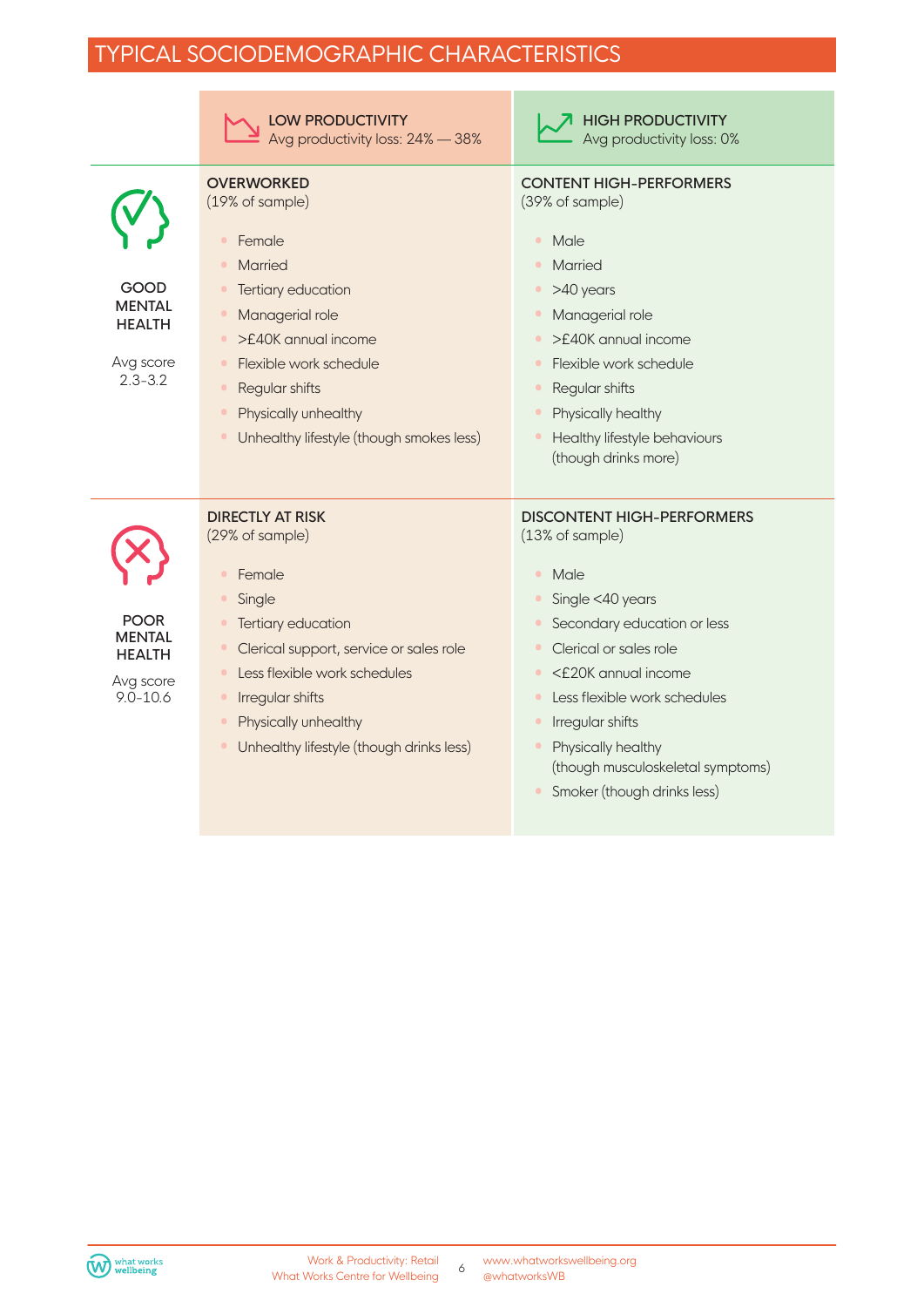## RECOMMENDATIONS FOR ACTION

With these findings, below are the recommendations and implications for employers, HR staff and wellbeing leads.What do we know about the recommended approaches?

|                                                                            | <b>LOW PRODUCTIVITY</b><br>Avg productivity loss: 24% - 38%                                                                                                                                                                                                                                                                                                                                                                                                                                             | <b>HIGH PRODUCTIVITY</b><br>Avg productivity loss: 0%                                                                                                                                                                                                                                                                                                                                                                                                                                                                                                                                  |
|----------------------------------------------------------------------------|---------------------------------------------------------------------------------------------------------------------------------------------------------------------------------------------------------------------------------------------------------------------------------------------------------------------------------------------------------------------------------------------------------------------------------------------------------------------------------------------------------|----------------------------------------------------------------------------------------------------------------------------------------------------------------------------------------------------------------------------------------------------------------------------------------------------------------------------------------------------------------------------------------------------------------------------------------------------------------------------------------------------------------------------------------------------------------------------------------|
| GOOD<br><b>MENTAL</b><br><b>HEALTH</b><br>Avg score<br>$2.3 - 3.2$         | <b>OVERWORKED</b><br>(19% of sample)<br>Addressing physical health at work by:<br>Improving ergonomics through<br>workplace provisions<br>Educating on importance of healthy<br>lifestyle<br>Addressing relationships at work:<br>Improve psychosocial work environment,<br>through: improved communication<br>of time pressures and work-related<br>changes; stress mitigation systems                                                                                                                 | <b>CONTENT HIGH-PERFORMERS</b><br>(39% of sample)<br>Train to identify staff who are struggling<br>with mental health, productivity or<br>psychosocial work issues<br>Improve psychosocial work environment,<br>through: improved communication of time<br>pressures and work-related changes;<br>stress mitigation systems; test training and<br>action to support a culture of inclusion and<br>respect                                                                                                                                                                              |
| <b>POOR</b><br><b>MENTAL</b><br><b>HEALTH</b><br>Avg score<br>$9.0 - 10.6$ | <b>DIRECTLY AT RISK</b><br>(29% of sample)<br>Addressing physical and mental health<br>at work:<br>Improve ergonomics through workplace<br>provisions<br>Educate on importance of healthy<br>lifestyle<br>Offer workplace mental health<br>interventions (e.g. Cognitive Behavioural<br>Therapy, Counselling, Employee<br>Assistance Programme)<br>Addressing relationships at work:<br>Improve psychosocial work environment,<br>through: improved communication<br>of time pressures and work-related | <b>DISCONTENT HIGH-PERFORMERS</b><br>(13% of sample)<br>Addressing relationships at work:<br>Improve psychosocial work environment,<br>through: improved communication of time<br>pressures and work-related changes;<br>stress mitigation systems; training and<br>action to support a culture of inclusion and<br>respect<br>Addressing lack of work enthusiasm<br>improving job design, leadership style and<br>wider working conditions and corporate<br>culture<br>Addressing mental health at work<br>Offer workplace mental health<br>interventions (e.g. Cognitive Behavioural |
|                                                                            | changes; stress mitigation systems; test<br>training and action to support a culture<br>of inclusion and respect<br>Addressing lack of work enthusiasm:<br>Improving job design, leadership style<br>and wider working conditions and<br>corporate culture                                                                                                                                                                                                                                              | Therapy, Counselling, Employee<br>Assistance Programme)                                                                                                                                                                                                                                                                                                                                                                                                                                                                                                                                |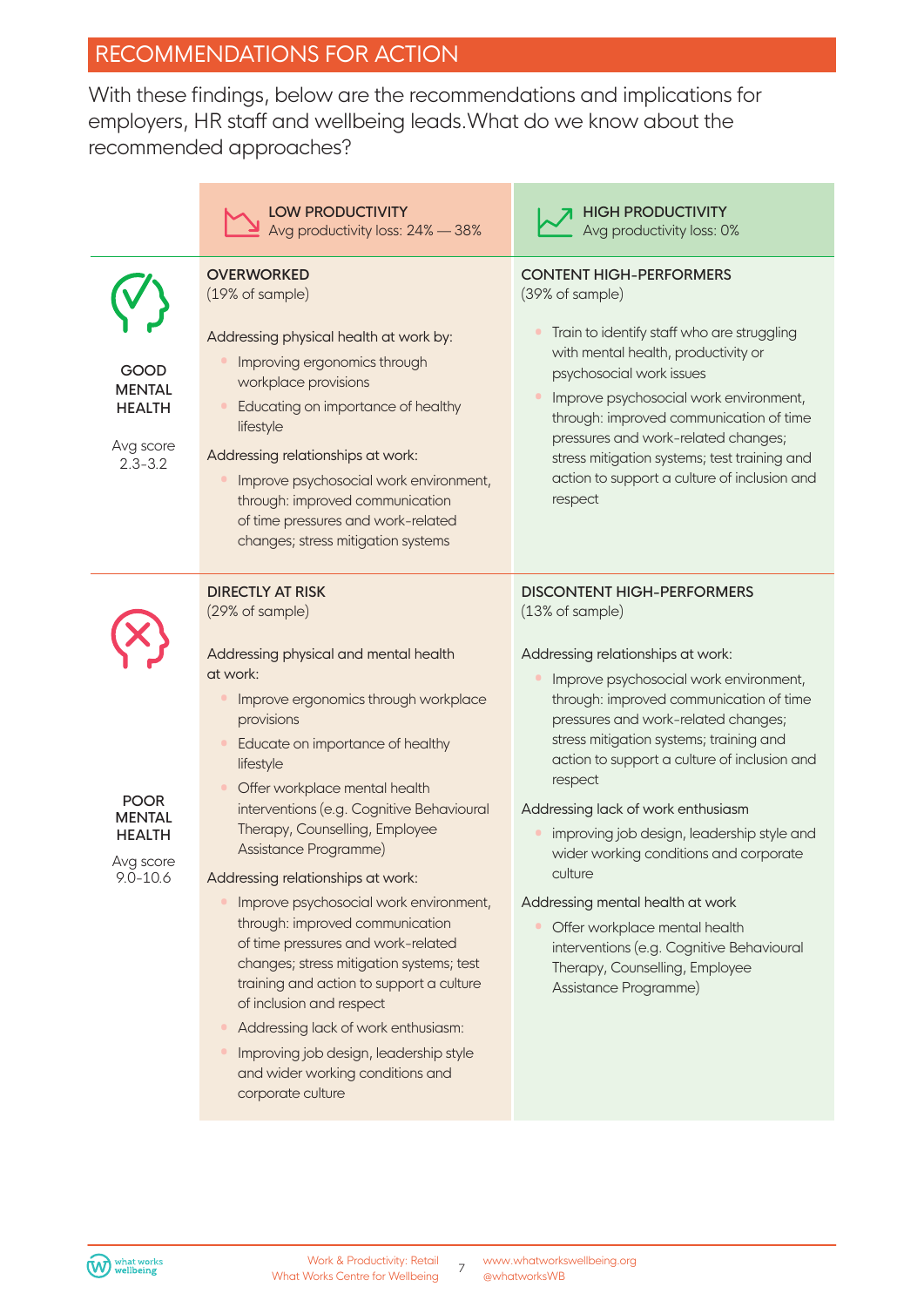## What do we know about the recommended approaches?

| Ergonomics                                    | Although few studies have directly measured the impact on mental health,<br>encouraging employees to break up excessive sitting with light activity<br>(e.g. dynamic workstations, standing meetings) is associated with reduced<br>depression and anxiety symptoms.                                                                                                                                                                                                            |
|-----------------------------------------------|---------------------------------------------------------------------------------------------------------------------------------------------------------------------------------------------------------------------------------------------------------------------------------------------------------------------------------------------------------------------------------------------------------------------------------------------------------------------------------|
| Healthy lifestyle education                   | Workplace health promotion can have benefits for physical health markers<br>and psychological wellbeing. The effects of work-place health promotion on<br>mental health are stronger if mental health promotion is included in the overall<br>package of activities and the effects are stronger where there are activities at<br>least once a week.                                                                                                                            |
| Mental health training                        | Although the literature is limited, there is some evidence that peer support<br>(i.e. sharing of experiential knowledge, skills and social learning between<br>employees to support recovery from mental health problems) can have a<br>positive impact on mental health.<br>The evidence is more mixed about training in mental health awareness.                                                                                                                              |
| Anti-bullying/anti-discrimination<br>training | There is no conclusive evidence that unconscious bias training changes<br>attitudes in a lasting way.<br>Simple shared activities (e.g. workshops, social events) can improve wellbeing<br>and performance by improving workplace social atmospheres.<br>A sense of belonging and shared values in the workplace may help maintain<br>wellbeing and organisational performance through adversity                                                                                |
| Stress management                             | Systematic reviews of training to develop personal resources, or training for<br>stress management, found inconsistent results for wellbeing outcomes.                                                                                                                                                                                                                                                                                                                          |
| Job design                                    | Evidence shows that attempts to improve job quality through job redesign<br>(i.e. changes to ways of working) may improve wellbeing and sometimes<br>performance, if done alongside training.                                                                                                                                                                                                                                                                                   |
| Leadership and people<br>management           | Good people management practices (e.g. give space for decision making,<br>clarify roles, promote team work, learning, and feedback) are associated<br>with lower levels of staff sickness absence, higher customer satisfaction and<br>more satisfied staff.<br>Training leaders to be effective and supportive in managing employees<br>may enhance wellbeing for both managers and employees, when the most<br>appropriate learning process is used and in the right context. |